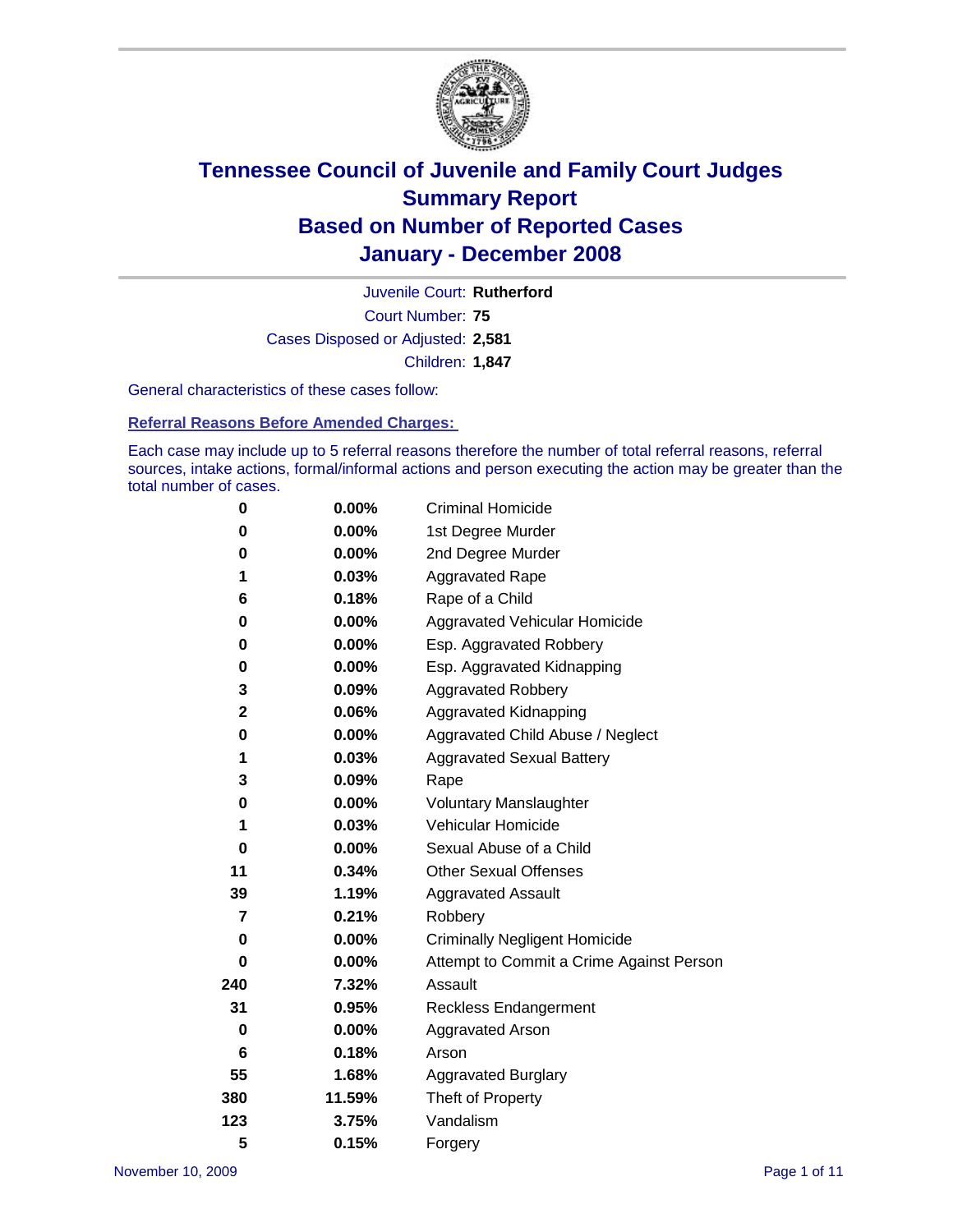

Court Number: **75** Juvenile Court: **Rutherford** Cases Disposed or Adjusted: **2,581** Children: **1,847**

#### **Referral Reasons Before Amended Charges:**

Each case may include up to 5 referral reasons therefore the number of total referral reasons, referral sources, intake actions, formal/informal actions and person executing the action may be greater than the total number of cases.

| 1            | 0.03%    | <b>Worthless Checks</b>                                     |
|--------------|----------|-------------------------------------------------------------|
| 5            | 0.15%    | Illegal Possession / Fraudulent Use of Credit / Debit Cards |
| 38           | 1.16%    | <b>Burglary</b>                                             |
| 16           | 0.49%    | Unauthorized Use of a Vehicle                               |
| $\bf{0}$     | 0.00%    | <b>Cruelty to Animals</b>                                   |
| 52           | 1.59%    | Sale of Controlled Substances                               |
| 69           | 2.10%    | <b>Other Drug Offenses</b>                                  |
| 192          | 5.86%    | Possession of Controlled Substances                         |
| $\mathbf{2}$ | 0.06%    | <b>Criminal Attempt</b>                                     |
| 17           | 0.52%    | Carrying Weapons on School Property                         |
| 28           | 0.85%    | Unlawful Carrying / Possession of a Weapon                  |
| 40           | 1.22%    | <b>Evading Arrest</b>                                       |
| 0            | 0.00%    | Escape                                                      |
| 11           | 0.34%    | Driving Under Influence (DUI)                               |
| 103          | 3.14%    | Possession / Consumption of Alcohol                         |
| 53           | 1.62%    | Resisting Stop, Frisk, Halt, Arrest or Search               |
| 0            | 0.00%    | <b>Aggravated Criminal Trespass</b>                         |
| 10           | 0.31%    | Harassment                                                  |
| 0            | 0.00%    | Failure to Appear                                           |
| 3            | 0.09%    | Filing a False Police Report                                |
| 0            | 0.00%    | Criminal Impersonation                                      |
| 200          | 6.10%    | <b>Disorderly Conduct</b>                                   |
| 38           | 1.16%    | <b>Criminal Trespass</b>                                    |
| 23           | 0.70%    | <b>Public Intoxication</b>                                  |
| 0            | $0.00\%$ | Gambling                                                    |
| 112          | 3.42%    | <b>Traffic</b>                                              |
| 1            | 0.03%    | <b>Local Ordinances</b>                                     |
| 0            | 0.00%    | Violation of Wildlife Regulations                           |
| 0            | $0.00\%$ | Contempt of Court                                           |
| 134          | 4.09%    | Violation of Probation                                      |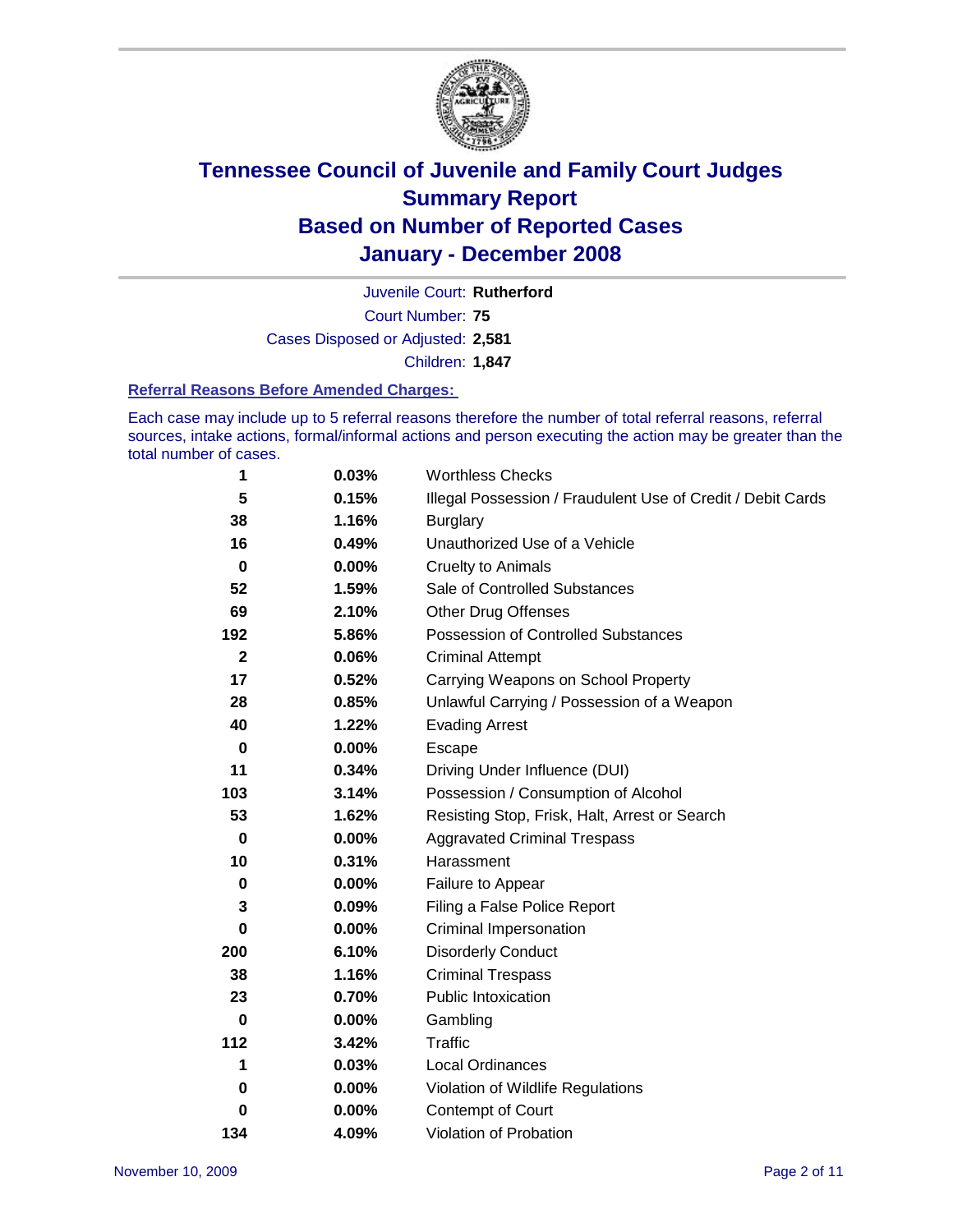

Court Number: **75** Juvenile Court: **Rutherford** Cases Disposed or Adjusted: **2,581** Children: **1,847**

#### **Referral Reasons Before Amended Charges:**

Each case may include up to 5 referral reasons therefore the number of total referral reasons, referral sources, intake actions, formal/informal actions and person executing the action may be greater than the total number of cases.

| 3,278    | 100.00%  | <b>Total Referrals</b>                 |
|----------|----------|----------------------------------------|
| 72       | 2.20%    | Other                                  |
| 0        | 0.00%    | <b>Consent to Marry</b>                |
| 0        | $0.00\%$ | <b>Request for Medical Treatment</b>   |
| 0        | $0.00\%$ | <b>Child Support</b>                   |
| 0        | $0.00\%$ | Paternity / Legitimation               |
| 0        | 0.00%    | Visitation                             |
| $\bf{0}$ | 0.00%    | Custody                                |
| 0        | $0.00\%$ | <b>Foster Care Review</b>              |
| 0        | $0.00\%$ | <b>Administrative Review</b>           |
| 0        | 0.00%    | <b>Judicial Review</b>                 |
| 0        | $0.00\%$ | Violation of Informal Adjustment       |
| 0        | $0.00\%$ | <b>Violation of Pretrial Diversion</b> |
| 0        | 0.00%    | <b>Termination of Parental Rights</b>  |
| 0        | $0.00\%$ | Dependency / Neglect                   |
| $\bf{0}$ | 0.00%    | <b>Physically Abused Child</b>         |
| 0        | $0.00\%$ | <b>Sexually Abused Child</b>           |
| 140      | 4.27%    | Violation of Curfew                    |
| 151      | 4.61%    | Violation of a Valid Court Order       |
| 35       | 1.07%    | Possession of Tobacco Products         |
| 1        | 0.03%    | Out-of-State Runaway                   |
| 135      | 4.12%    | In-State Runaway                       |
| 434      | 13.24%   | Truancy                                |
| 248      | 7.57%    | <b>Unruly Behavior</b>                 |
| 0        | 0.00%    | Violation of Aftercare                 |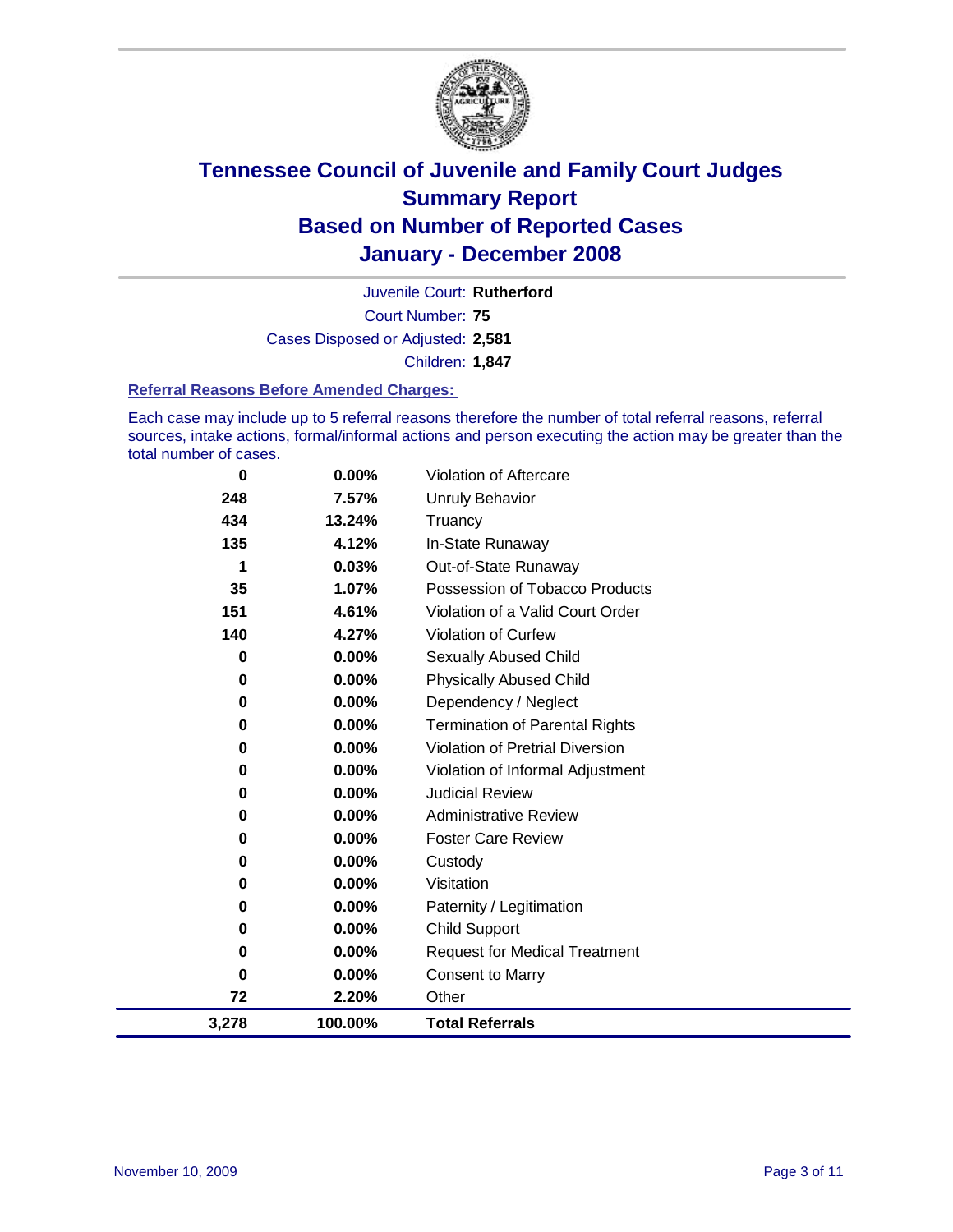

Court Number: **75** Juvenile Court: **Rutherford** Cases Disposed or Adjusted: **2,581** Children: **1,847**

### **Referral Sources: 1**

| 1,513    | 46.16%  | Law Enforcement                   |
|----------|---------|-----------------------------------|
| 457      | 13.94%  | Parents                           |
| 0        | 0.00%   | Relatives                         |
| 0        | 0.00%   | Self                              |
| 602      | 18.36%  | School                            |
| 0        | 0.00%   | <b>CSA</b>                        |
| 92       | 2.81%   | <b>DCS</b>                        |
| 0        | 0.00%   | <b>Other State Department</b>     |
| $\bf{0}$ | 0.00%   | <b>District Attorney's Office</b> |
| 146      | 4.45%   | <b>Court Staff</b>                |
| 0        | 0.00%   | Social Agency                     |
| 0        | 0.00%   | <b>Other Court</b>                |
| 389      | 11.87%  | Victim                            |
| 0        | 0.00%   | Child & Parent                    |
| 0        | 0.00%   | Hospital                          |
| 0        | 0.00%   | Unknown                           |
| 79       | 2.41%   | Other                             |
| 3,278    | 100.00% | <b>Total Referral Sources</b>     |

### **Age of Child at Referral: 2**

| 1,847 | 100.00%  | <b>Total Child Count</b> |
|-------|----------|--------------------------|
| 0     | $0.00\%$ | Unknown                  |
| 1     | 0.05%    | Ages 19 and Over         |
| 507   | 27.45%   | Ages 17 through 18       |
| 807   | 43.69%   | Ages 15 through 16       |
| 389   | 21.06%   | Ages 13 through 14       |
| 91    | 4.93%    | Ages 11 through 12       |
| 52    | 2.82%    | Ages 10 and Under        |

<sup>1</sup> If different than number of Referral Reasons (3278), verify accuracy of your court's data.

<sup>2</sup> One child could be counted in multiple categories, verify accuracy of your court's data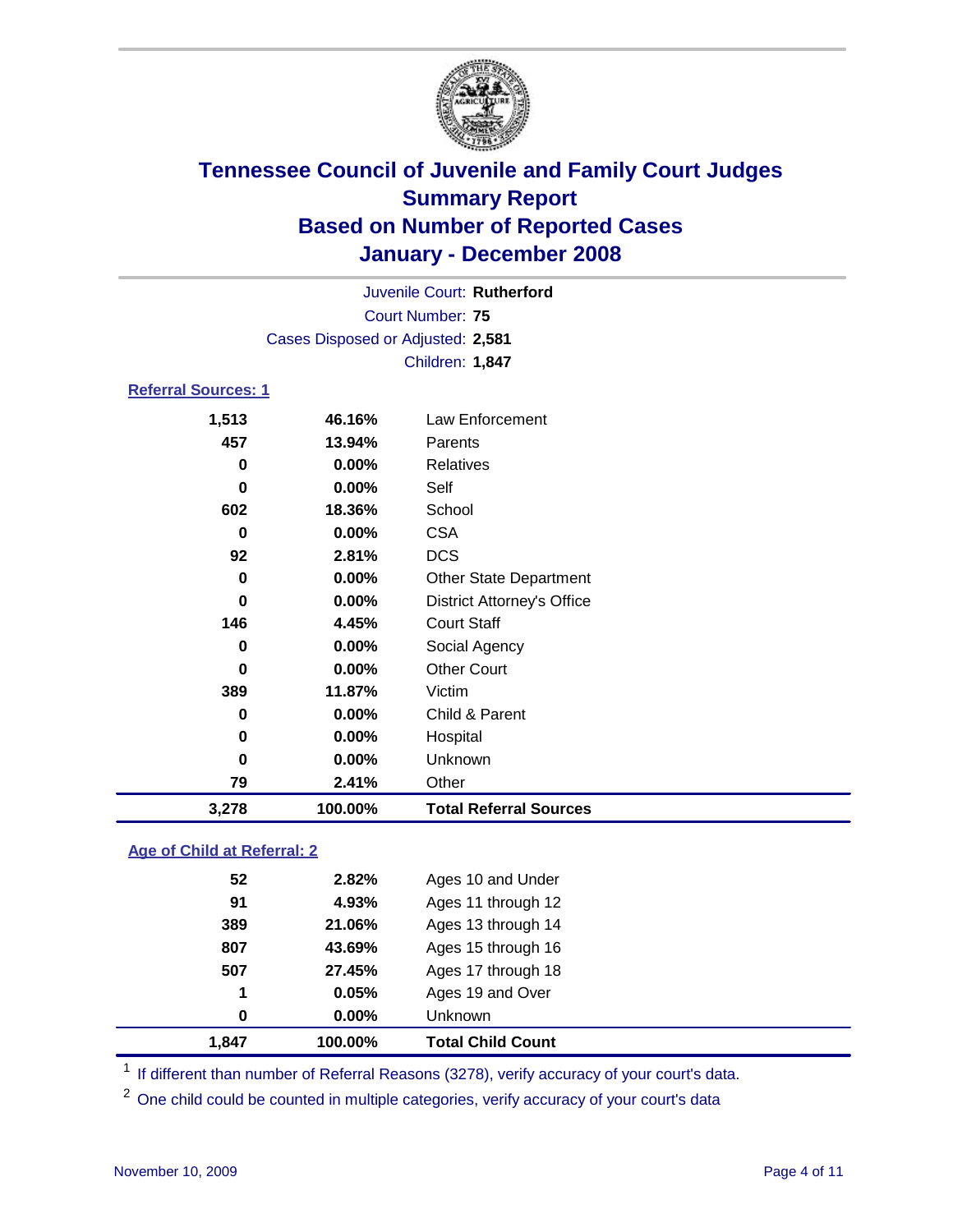

| Juvenile Court: Rutherford              |                                   |                          |  |  |
|-----------------------------------------|-----------------------------------|--------------------------|--|--|
| Court Number: 75                        |                                   |                          |  |  |
|                                         | Cases Disposed or Adjusted: 2,581 |                          |  |  |
|                                         |                                   | Children: 1,847          |  |  |
| Sex of Child: 1                         |                                   |                          |  |  |
| 1,185                                   | 64.16%                            | Male                     |  |  |
| 650                                     | 35.19%                            | Female                   |  |  |
| 12                                      | 0.65%                             | Unknown                  |  |  |
| 1,847                                   | 100.00%                           | <b>Total Child Count</b> |  |  |
| Race of Child: 1                        |                                   |                          |  |  |
| 1,203                                   | 65.13%                            | White                    |  |  |
| 432                                     | 23.39%                            | African American         |  |  |
| $\mathbf 0$                             | 0.00%                             | Native American          |  |  |
| 35                                      | 1.89%                             | Asian                    |  |  |
| 14                                      | 0.76%                             | Mixed                    |  |  |
| 163                                     | 8.83%                             | Unknown                  |  |  |
| 1,847                                   | 100.00%                           | <b>Total Child Count</b> |  |  |
| <b>Hispanic Origin: 1</b>               |                                   |                          |  |  |
| $\mathbf{2}$                            | 0.11%                             | Yes                      |  |  |
| 1,845                                   | 99.89%                            | <b>No</b>                |  |  |
| $\mathbf 0$                             | 0.00%                             | Unknown                  |  |  |
| 1,847                                   | 100.00%                           | <b>Total Child Count</b> |  |  |
| <b>School Enrollment of Children: 1</b> |                                   |                          |  |  |
| 1,476                                   | 79.91%                            | Yes                      |  |  |
| 117                                     | 6.33%                             | No                       |  |  |
| 254                                     | 13.75%                            | Unknown                  |  |  |
| 1,847                                   | 100.00%                           | <b>Total Child Count</b> |  |  |

<sup>1</sup> One child could be counted in multiple categories, verify accuracy of your court's data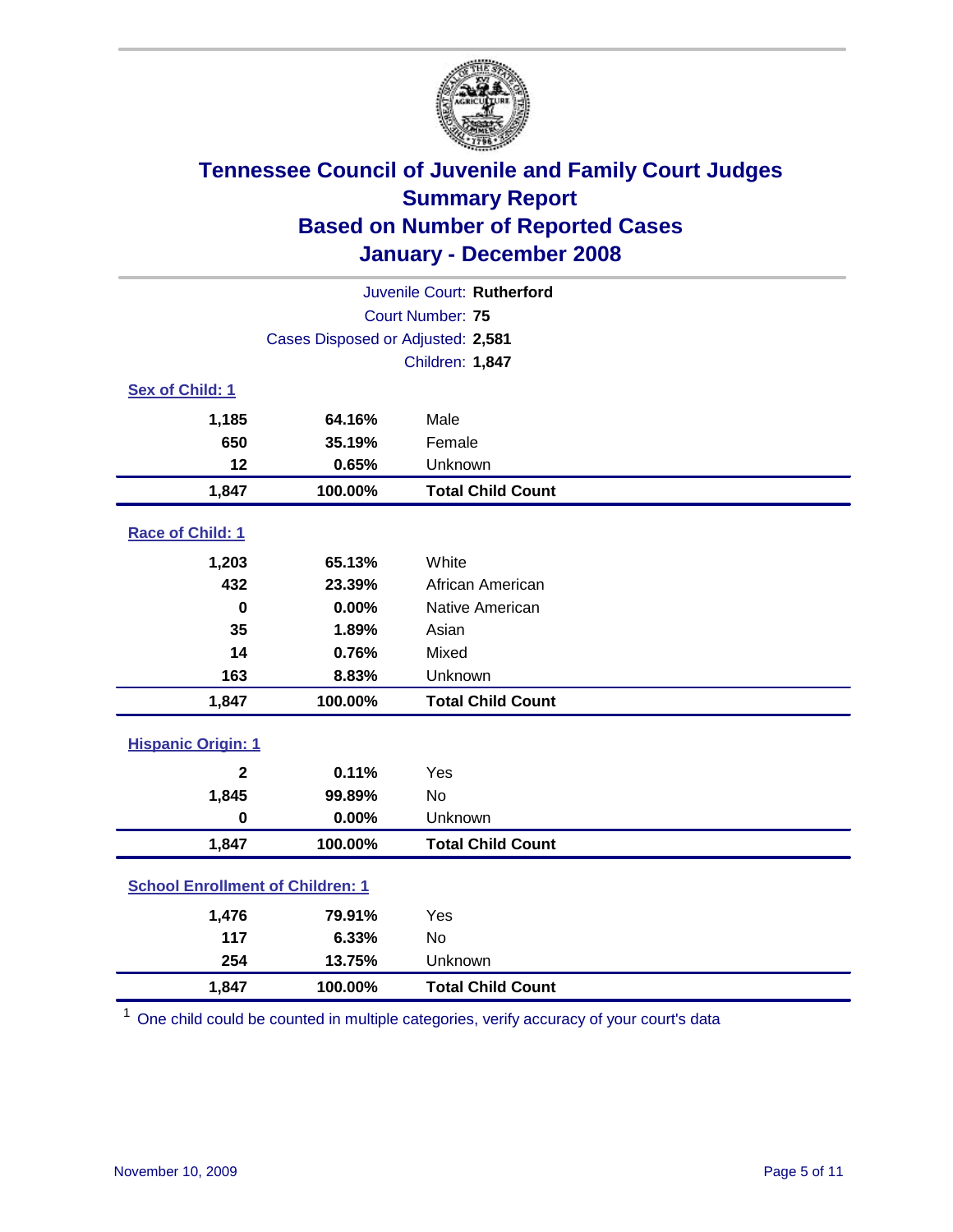

Court Number: **75** Juvenile Court: **Rutherford** Cases Disposed or Adjusted: **2,581** Children: **1,847**

### **Living Arrangement of Child at Time of Referral: 1**

| 1,847 | 100.00%  | <b>Total Child Count</b>     |
|-------|----------|------------------------------|
| 16    | 0.87%    | Other                        |
| 586   | 31.73%   | Unknown                      |
| 2     | 0.11%    | Independent                  |
| 0     | $0.00\%$ | In an Institution            |
| 0     | $0.00\%$ | In a Residential Center      |
| 11    | 0.60%    | In a Group Home              |
| 14    | 0.76%    | With Foster Family           |
| 0     | 0.00%    | With Adoptive Parents        |
| 114   | 6.17%    | <b>With Relatives</b>        |
| 131   | 7.09%    | <b>With Father</b>           |
| 592   | 32.05%   | With Mother                  |
| 116   | 6.28%    | With Mother and Stepfather   |
| 27    | 1.46%    | With Father and Stepmother   |
| 238   | 12.89%   | With Both Biological Parents |
|       |          |                              |

#### **Type of Detention: 2**

| 2,581 | 100.00%  | <b>Total Detention Count</b> |  |
|-------|----------|------------------------------|--|
| 0     | $0.00\%$ | Other                        |  |
| 0     | 0.00%    | Does Not Apply               |  |
| 2,581 | 100.00%  | <b>Unknown</b>               |  |
| 0     | 0.00%    | <b>Psychiatric Hospital</b>  |  |
| 0     | 0.00%    | Jail - No Separation         |  |
| 0     | $0.00\%$ | Jail - Partial Separation    |  |
| 0     | 0.00%    | Jail - Complete Separation   |  |
| 0     | 0.00%    | Juvenile Detention Facility  |  |
| 0     | $0.00\%$ | Non-Secure Placement         |  |
|       |          |                              |  |

<sup>1</sup> One child could be counted in multiple categories, verify accuracy of your court's data

<sup>2</sup> If different than number of Cases (2581) verify accuracy of your court's data.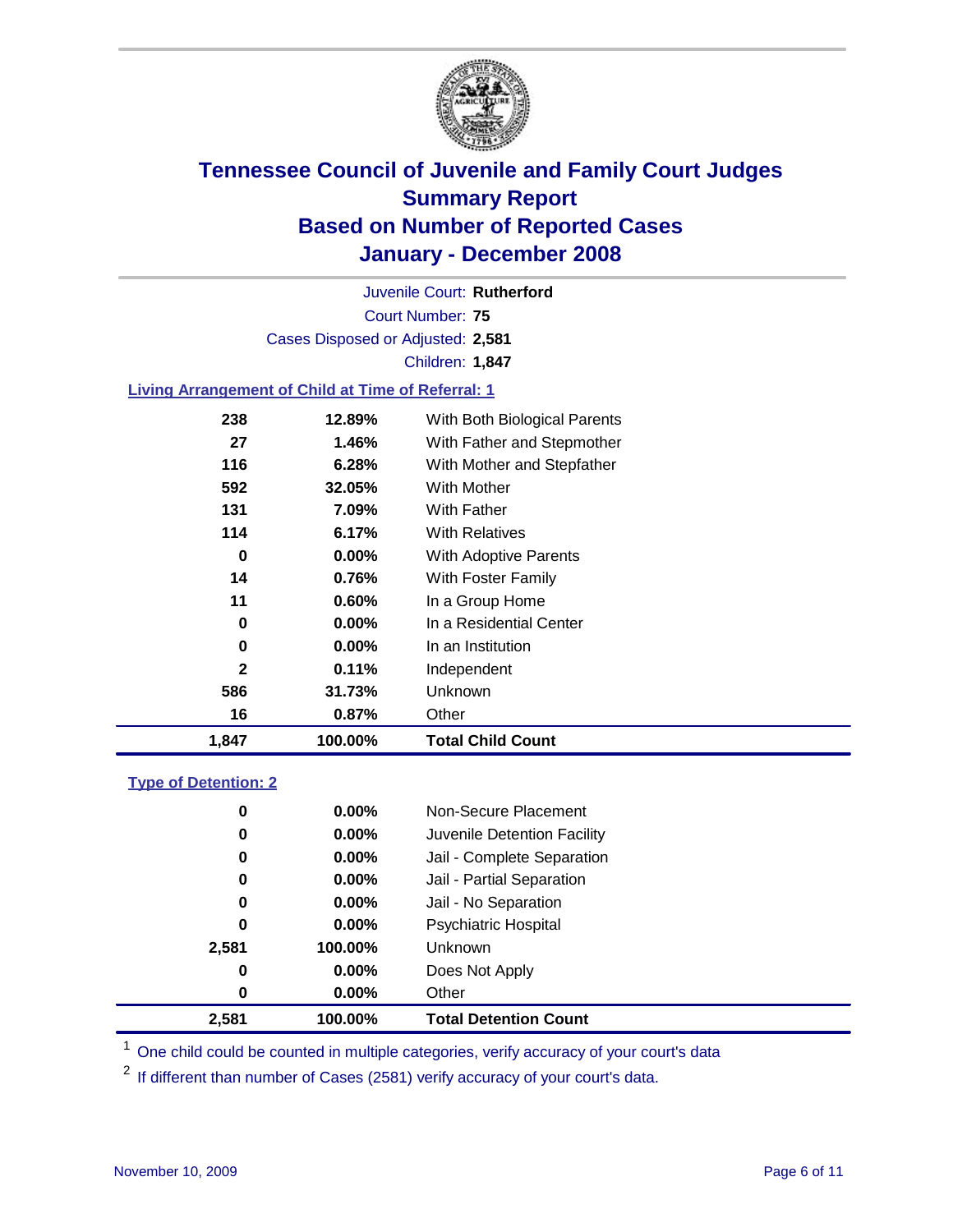

|                                                    | Juvenile Court: Rutherford        |                                      |  |  |  |
|----------------------------------------------------|-----------------------------------|--------------------------------------|--|--|--|
|                                                    | Court Number: 75                  |                                      |  |  |  |
|                                                    | Cases Disposed or Adjusted: 2,581 |                                      |  |  |  |
|                                                    |                                   | Children: 1,847                      |  |  |  |
| <b>Placement After Secure Detention Hearing: 1</b> |                                   |                                      |  |  |  |
| 0                                                  | 0.00%                             | Returned to Prior Living Arrangement |  |  |  |
| $\bf{0}$                                           | 0.00%                             | Juvenile Detention Facility          |  |  |  |
| 0                                                  | 0.00%                             | Jail                                 |  |  |  |
| $\bf{0}$                                           | 0.00%                             | Shelter / Group Home                 |  |  |  |
| 0                                                  | 0.00%                             | <b>Foster Family Home</b>            |  |  |  |
| 0                                                  | 0.00%                             | Psychiatric Hospital                 |  |  |  |
| 2,581                                              | 100.00%                           | Unknown                              |  |  |  |
| 0                                                  | 0.00%                             | Does Not Apply                       |  |  |  |
| 0                                                  | 0.00%                             | Other                                |  |  |  |
| 2,581                                              | 100.00%                           | <b>Total Placement Count</b>         |  |  |  |
| <b>Intake Actions: 2</b>                           |                                   |                                      |  |  |  |
|                                                    |                                   |                                      |  |  |  |
| 3,115                                              | 95.03%                            | <b>Petition Filed</b>                |  |  |  |
| 0                                                  | 0.00%                             | <b>Motion Filed</b>                  |  |  |  |
| 0                                                  | 0.00%                             | <b>Citation Processed</b>            |  |  |  |
| 0                                                  | 0.00%                             | Notification of Paternity Processed  |  |  |  |
| $\bf{0}$                                           | 0.00%                             | Scheduling of Judicial Review        |  |  |  |
| 0                                                  | 0.00%                             | Scheduling of Administrative Review  |  |  |  |
| 0                                                  | 0.00%                             | Scheduling of Foster Care Review     |  |  |  |
| $\bf{0}$                                           | 0.00%                             | Unknown                              |  |  |  |
| 0                                                  | 0.00%                             | Does Not Apply                       |  |  |  |
| 163                                                | 4.97%                             | Other                                |  |  |  |
| 3,278                                              | 100.00%                           | <b>Total Intake Count</b>            |  |  |  |

<sup>1</sup> If different than number of Cases (2581) verify accuracy of your court's data.

<sup>2</sup> If different than number of Referral Reasons (3278), verify accuracy of your court's data.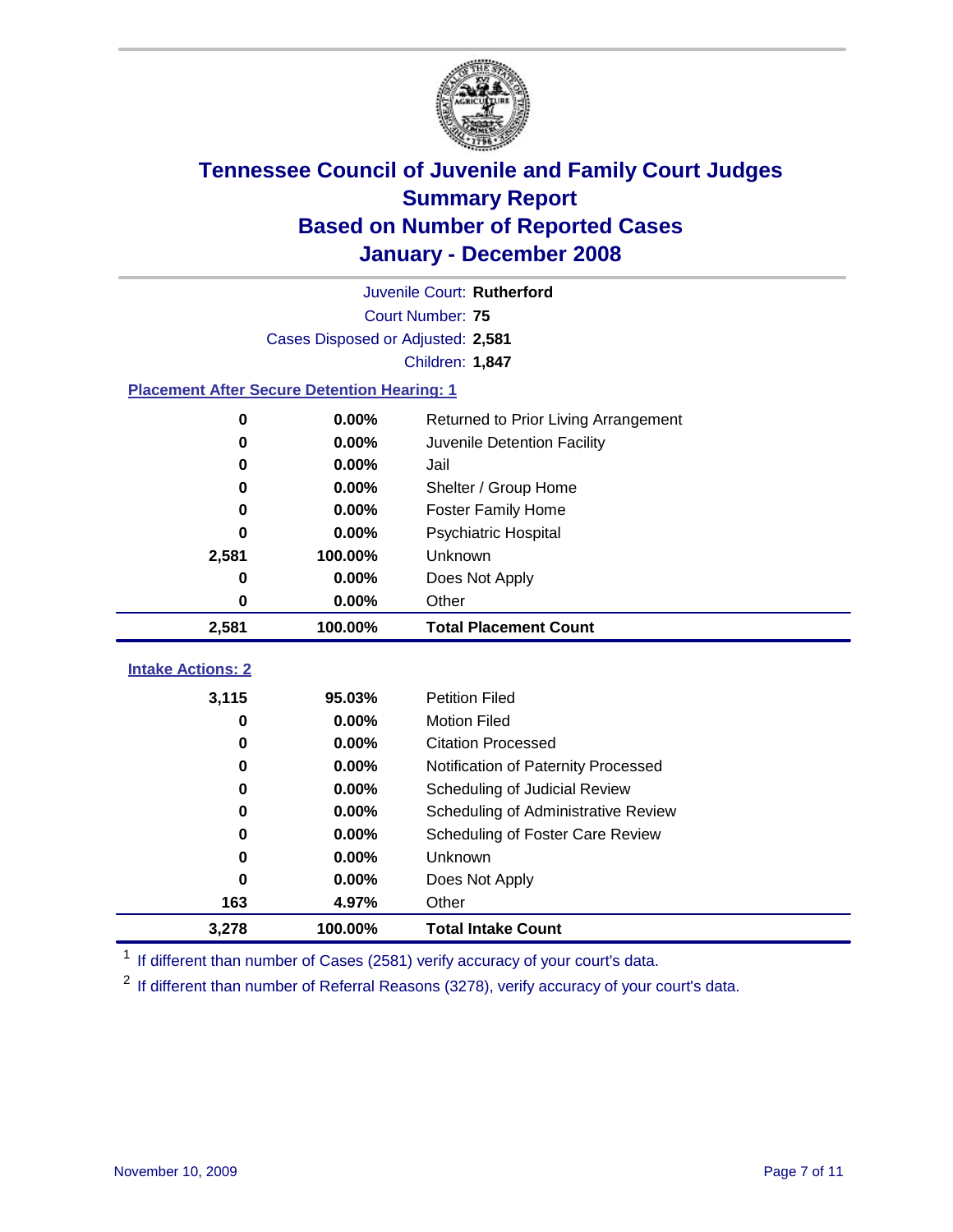

Court Number: **75** Juvenile Court: **Rutherford** Cases Disposed or Adjusted: **2,581** Children: **1,847**

### **Last Grade Completed by Child: 1**

| 0            | 0.00%   | Too Young for School     |
|--------------|---------|--------------------------|
| 0            | 0.00%   | Preschool                |
| 0            | 0.00%   | Kindergarten             |
| 1            | 0.05%   | 1st Grade                |
| $\mathbf{2}$ | 0.11%   | 2nd Grade                |
| $\mathbf 2$  | 0.11%   | 3rd Grade                |
| 8            | 0.43%   | 4th Grade                |
| 23           | 1.25%   | 5th Grade                |
| 63           | 3.41%   | 6th Grade                |
| 119          | 6.44%   | 7th Grade                |
| 236          | 12.78%  | 8th Grade                |
| 210          | 11.37%  | 9th Grade                |
| 192          | 10.40%  | 10th Grade               |
| 99           | 5.36%   | 11th Grade               |
| 15           | 0.81%   | 12th Grade               |
| 0            | 0.00%   | Non-Graded Special Ed    |
| 0            | 0.00%   | <b>GED</b>               |
| 0            | 0.00%   | Graduated                |
| 1            | 0.05%   | Never Attended School    |
| 876          | 47.43%  | Unknown                  |
| 0            | 0.00%   | Other                    |
| 1,847        | 100.00% | <b>Total Child Count</b> |

### **Enrolled in Special Education: 1**

| 0     | $0.00\%$ | Yes                      |
|-------|----------|--------------------------|
| 1,847 | 100.00%  | No                       |
| 0     | $0.00\%$ | Unknown                  |
| 1,847 | 100.00%  | <b>Total Child Count</b> |

One child could be counted in multiple categories, verify accuracy of your court's data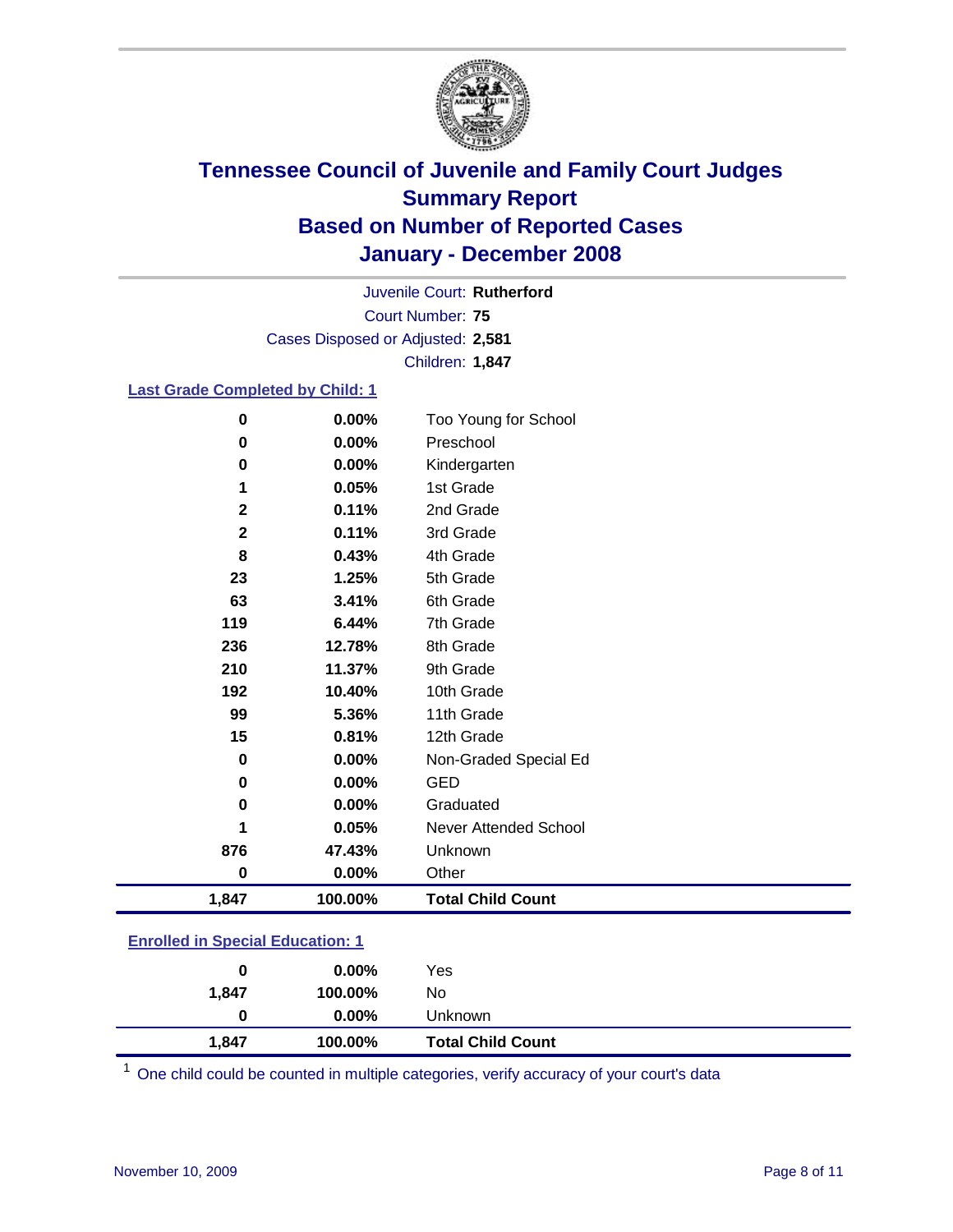

| Juvenile Court: Rutherford   |                                   |                           |  |  |
|------------------------------|-----------------------------------|---------------------------|--|--|
|                              | Court Number: 75                  |                           |  |  |
|                              | Cases Disposed or Adjusted: 2,581 |                           |  |  |
|                              |                                   | Children: 1,847           |  |  |
| <b>Action Executed By: 1</b> |                                   |                           |  |  |
| 3,278                        | 100.00%                           | Judge                     |  |  |
| 0                            | $0.00\%$                          | Referee                   |  |  |
| 0                            | $0.00\%$                          | <b>YSO</b>                |  |  |
| 0                            | $0.00\%$                          | Other                     |  |  |
| 0                            | $0.00\%$                          | Unknown                   |  |  |
| 3,278                        | 100.00%                           | <b>Total Action Count</b> |  |  |

### **Formal / Informal Actions: 1**

| 1,089 | 33.22%   | Dismissed                                        |
|-------|----------|--------------------------------------------------|
| 0     | $0.00\%$ | Retired / Nolle Prosequi                         |
| 723   | 22.06%   | <b>Complaint Substantiated Delinquent</b>        |
| 553   | 16.87%   | <b>Complaint Substantiated Status Offender</b>   |
| 0     | $0.00\%$ | <b>Complaint Substantiated Dependent/Neglect</b> |
| 0     | $0.00\%$ | <b>Complaint Substantiated Abused</b>            |
| 0     | $0.00\%$ | <b>Complaint Substantiated Mentally III</b>      |
| 0     | $0.00\%$ | Informal Adjustment                              |
| 780   | 23.79%   | <b>Pretrial Diversion</b>                        |
| 5     | 0.15%    | <b>Transfer to Adult Court Hearing</b>           |
| 0     | $0.00\%$ | Charges Cleared by Transfer to Adult Court       |
| 0     | $0.00\%$ | Special Proceeding                               |
| 0     | $0.00\%$ | <b>Review Concluded</b>                          |
| 0     | $0.00\%$ | Case Held Open                                   |
| 128   | $3.90\%$ | Other                                            |
| 0     | $0.00\%$ | Unknown                                          |
| 3,278 | 100.00%  | <b>Total Action Count</b>                        |

<sup>1</sup> If different than number of Referral Reasons (3278), verify accuracy of your court's data.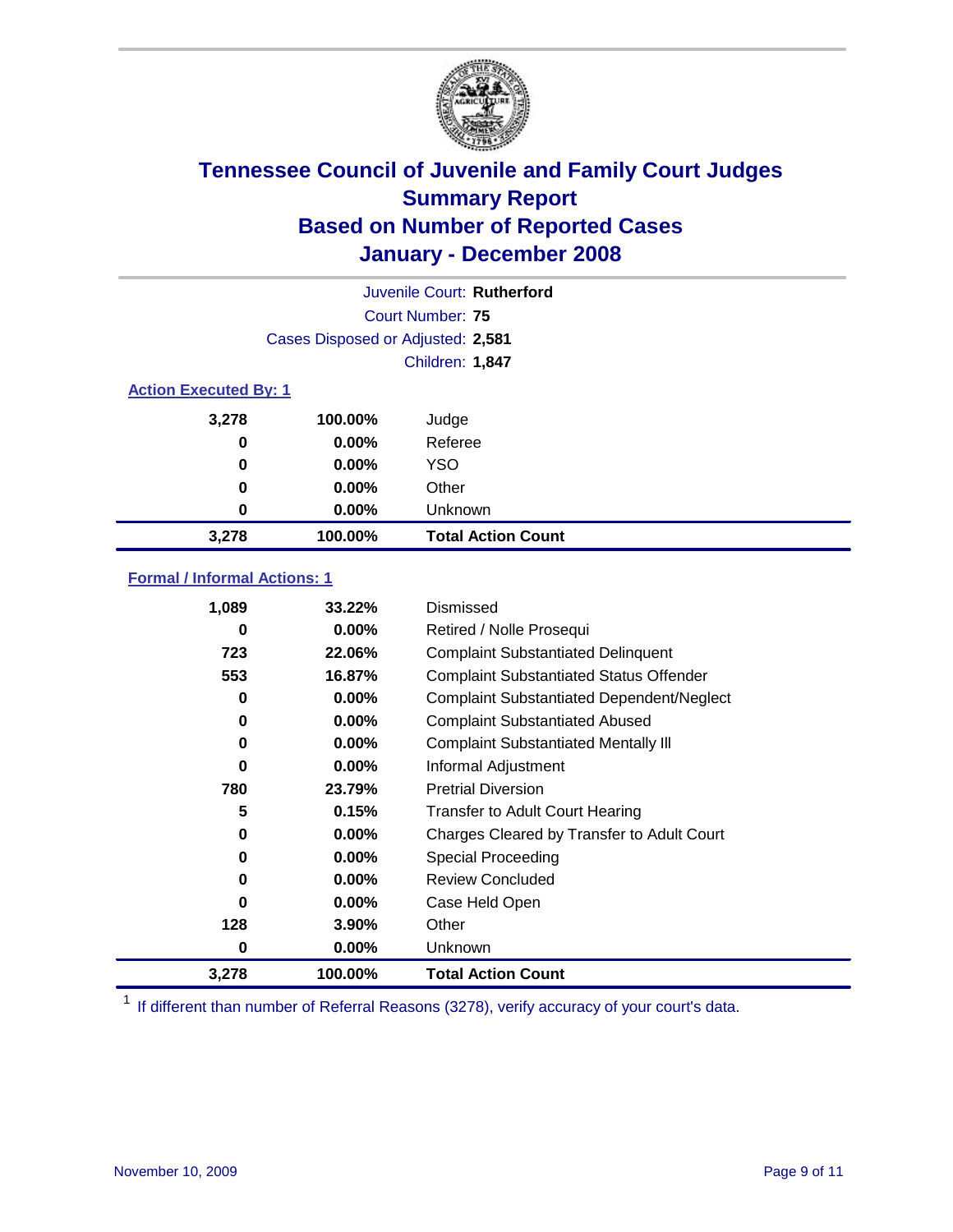

|                       |                                   | Juvenile Court: Rutherford                            |
|-----------------------|-----------------------------------|-------------------------------------------------------|
|                       |                                   | <b>Court Number: 75</b>                               |
|                       | Cases Disposed or Adjusted: 2,581 |                                                       |
|                       |                                   | Children: 1,847                                       |
| <b>Case Outcomes:</b> |                                   | There can be multiple outcomes for one child or case. |
| 1,016                 | 11.81%                            | <b>Case Dismissed</b>                                 |
| 0                     | 0.00%                             | Case Retired or Nolle Prosequi                        |
| 0                     | 0.00%                             | Warned / Counseled                                    |
| 576                   | 6.70%                             | <b>Held Open For Review</b>                           |
| 338                   | 3.93%                             | Supervision / Probation to Juvenile Court             |
| 1,551                 | 18.03%                            | <b>Probation to Parents</b>                           |
| 123                   | 1.43%                             | Referral to Another Entity for Supervision / Service  |
| 45                    | 0.52%                             | Referred for Mental Health Counseling                 |
| 108                   | 1.26%                             | Referred for Alcohol and Drug Counseling              |
| 105                   | 1.22%                             | Referred to Alternative School                        |
| 0                     | 0.00%                             | Referred to Private Child Agency                      |
| 0                     | 0.00%                             | Referred to Defensive Driving School                  |
| 75                    | 0.87%                             | Referred to Alcohol Safety School                     |
| 0                     | 0.00%                             | Referred to Juvenile Court Education-Based Program    |
| 0                     | 0.00%                             | Driver's License Held Informally                      |
| 0                     | 0.00%                             | <b>Voluntary Placement with DMHMR</b>                 |
| 1                     | 0.01%                             | <b>Private Mental Health Placement</b>                |
| 0                     | 0.00%                             | <b>Private MR Placement</b>                           |
| 0                     | 0.00%                             | Placement with City/County Agency/Facility            |
| 0                     | 0.00%                             | Placement with Relative / Other Individual            |
| 60                    | 0.70%                             | Fine                                                  |
| 219                   | 2.55%                             | <b>Public Service</b>                                 |
| 97                    | 1.13%                             | Restitution                                           |
| 0                     | 0.00%                             | <b>Runaway Returned</b>                               |
| 381                   | 4.43%                             | No Contact Order                                      |
| 0                     | 0.00%                             | Injunction Other than No Contact Order                |
| 39                    | 0.45%                             | <b>House Arrest</b>                                   |
| 2                     | 0.02%                             | <b>Court Defined Curfew</b>                           |
| 0                     | 0.00%                             | Dismissed from Informal Adjustment                    |
| 0                     | 0.00%                             | <b>Dismissed from Pretrial Diversion</b>              |
| 0                     | 0.00%                             | Released from Probation                               |
| 0                     | 0.00%                             | <b>Transferred to Adult Court</b>                     |
| 0                     | $0.00\%$                          | <b>DMHMR Involuntary Commitment</b>                   |